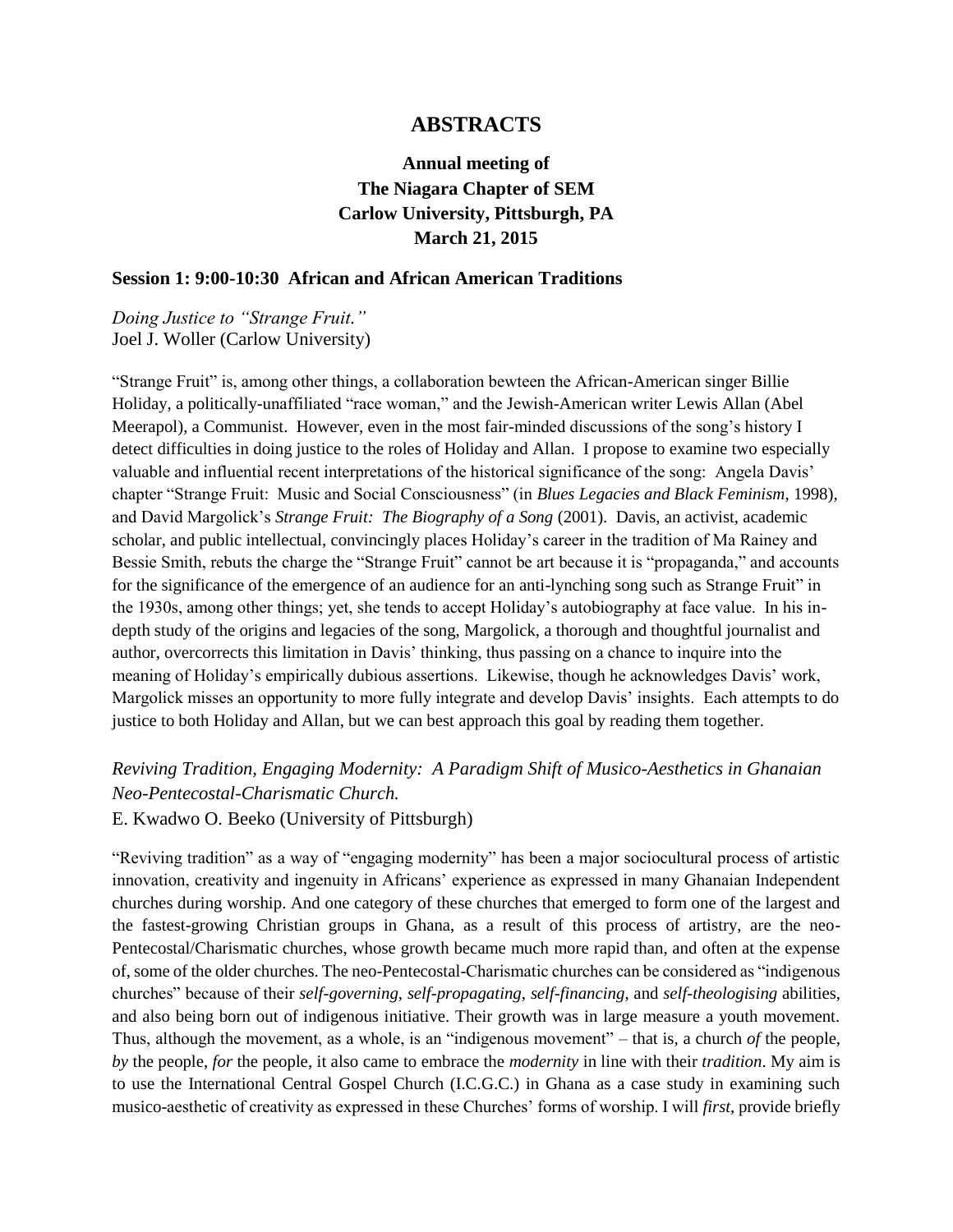the historical, religio-political, social and cultural background/framework that led to the emergence and rise of this ICGC; and *second*, examine the church's musical performances expressed in a form of worship, and the subsequent religio-political and socio-cultural transformations that emerged and developed out of this process.

# *Chimurenga Renaissance: Doubled Doubleness in the Diasporic Music of Tendai Maraire.* Austin T. Richey (Eastman School of Music)

Over the past decade, emerging Seattle-based artist Tendai Maraire, the American-born son of Zimbabwean ethnomusicologist Dumisani Maraire, has crafted a unique musical position by marshaling multiple diasporic strands in his music. These include both the centuries-old African-American diaspora that took shape through the "Black Atlantic," as well as an emerging diaspora that is specifically Zimbabwean in nature. In this paper, I argue that the layering of these distinct diasporic histories fosters a type of "doubled doubleness" in Maraire's music, extending DuBois's original conception of "double consciousness" to encompass multiple poles of identity location. Musically, Maraire articulates this "doubled doubleness" through incorporating both North American hip-hop and Zimbabwean chimurenga, a genre that has historically functioned as a form of resistance to colonial rule. These two musical genres are reflective of the distinct African-American and Zimbabwean diasporic cultures Maraire moves between; by synthesizing them, he creates a vehicle with which he explores and interrogates his compound diasporic identity. Maraire makes this dialogic process explicit through his hip-hop moniker, Chimurenga Renaissance, which references both Zimbabwean chimurenga and the Harlem Renaissance. Yet even as Maraire's musical syncretism affords him power as an agent of social critique, it simultaneously "others" him within the communities he represents, amplifying his exceptional liminality as a "doubly diasporic" subject. As one of the first members of a growing population of secondgeneration Zimbabweans in the United States, Maraire's lived experience represents the forefront of an emergent Zimbabwean-American diasporic culture, located at the intersections of both new and old diasporic identities.

### **Session 2: 10:45-11:45 Asian Connections**

# *Maï: A Western Saxophone and Eastern Shakuhachi Hybrid.* Deanna Nebel (Kent State University)

Ryo Noda is a well-known saxophone composer and performer. Born in Japan but trained in France, many of his musical compositions blend influences from both Japanese traditional music, namely the shakuhachi flute and French avant-garde composition. The alto saxophone solo piece *Maï* is used as a case study to analyze some of his compositional techniques and cultural influences. With so many influences on the composer, being from two schools of musical thought, are his pieces more Western or Eastern in style and substance? The purpose of this paper is to analyze *Maï's* musical composition and cultural influences to determine if the work is more Western or Eastern in nature. Ultimately, the work will prove to be Western or hybridized on the surface but Japanese in substance. A blend of music theory and cultural analysis is used to achieve this end. Saxophonists studying *Maï* and other Noda pieces can use this analysis to enhance their performances, as this paper intends to provide insight on the shakuhachi sound for saxophone.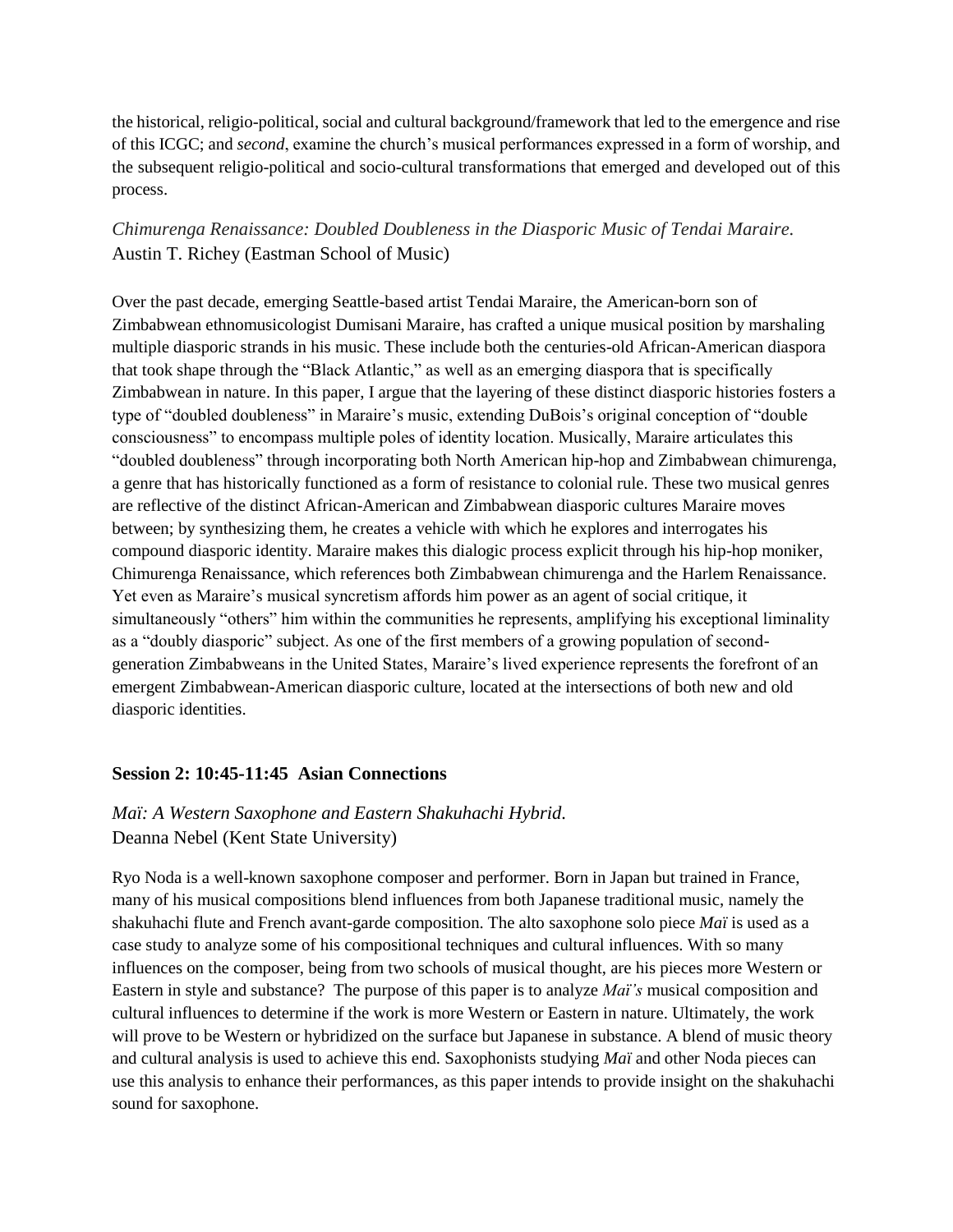# *Minority Popular Music in China: Case Study of "Shanren" Band*. Xiaorong Yuan (Kent State University)

This paper examines the rise in minority popular music in mainland China from the 1990s to present in association with the economic, political and cultural changes in the region during the post-Mao period. The *Gaigekaifang*, translated as "reformation and opening-up," is the policy that pushed China towards globalization. Both the majority Han population and ethnic minority groups, e.g., Wa, in China are following this trend towards international interests. As minority groups that used to live in rural regions began moving into urban areas, a new cultural climate was created that has resulted in the hybridization of Western and Chinese influences from urban and rural roots, as we as both majority and minority populations. With the increasing interest in minority traditional music, many minority popular music bands emerged in the urban areas of China. One such example is the indie minority popular band "Shanren" (literally translated as "mountain men"), which formed in 2000 in Yunnan province of southwest China, but today perform primarily in Beijing. The members combine musicians from the Buyi and Wa minority groups, as well as the Han majority. This band has several characteristic elements of minority popular music in China, substituting ethnic instruments such as Yi Moon lute and Jaw-harp for western music instruments and singing in their own dialect and language, rather than Mandarin. Furthering the rural minority connection, the lyrics of their music tends to focus on the life of rural ethnic people who now live in Beijing. Such elements distinguish them from Han rock bands that emphasize politically sensitive issues.

# *The Sounds of a Chinese Covered Bridge: Music and Ritual Associated with Chinese "Corridor Bridges."* Terry E. Miller (Kent State University, Emeritus)

Chinese covered bridges, called in Chinese *lang qiao* ("corridor bridge"), although full size, are pedestrian bridges. Most have within them a shrine dedicated to one of the many broadly known or local Buddhist or Taoist deities. Travelers (in the case of isolated bridges) and villagers (in populated settings) may perform personal rituals at these altars, lighting incense and offering prayers with or without chanting. Larger rituals involving priests and musicians may occur as well. Some bridges are closely associated with nearby temples where full rituals take place as well as annual performances of local opera celebrating the deity's birthday. Before building the bridge, local officials perform rituals at the bridge site involving offerings and chanting. During the bridge's building or reconstruction, workers may sing songs to coordinate their labor. Most important is the song for installing the "ridge pole." Fathers sometimes sing a special repertory of songs on bridges when their children cannot sleep. Musicians accompanying wedding processions might stop in the bridge to serenade the couple. Musicians sometimes perform on bridges during the Spring Festival. Perhaps in some towns narrative singers entertained local people seated on the benches that run within most bridges. In this paper the author brings together his expertise in two fields, Ethnomusicology, with a secondary specialization in Chinese music, and his knowledge of Chinese covered bridges gained from four conferences and visits to nearly seventy bridges. He proposes to focus on Chinese covered bridges as part of a cultural context, with special attention to musical activities that both take place on the bridges as well as in proximity. Additionally, he is collaborating with former student Dr. Luo Qin of the Shanghai Conservatory on this project, who will begin field work with Miller in Taishun, Zhejiang, China in November, 2013. Where possible, Miller will illustrate with audio or video.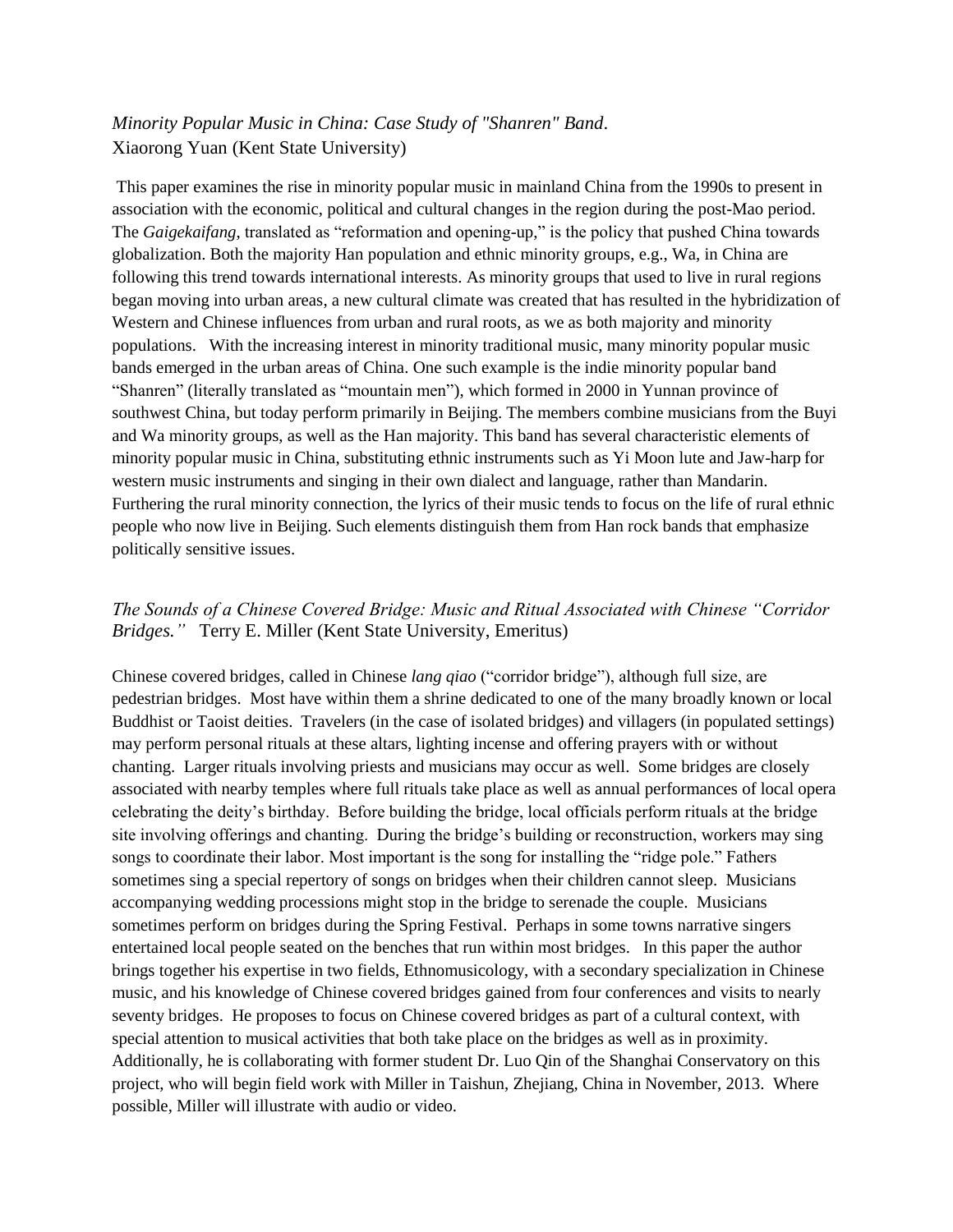# **Keynote address 2:00-2:45**

*Comparative Musicology, Cantometrics, and the Future of World Music Research*. Victor Grauer, Pittsburgh, PA

Dr. Grauer studied ethnomusicology at Wesleyan and UCLA, and received a Ph.D. in composition from SUNY Buffalo. He was a co-creator, with Alan Lomax, of Cantometrics.

In the face of exciting new developments in comparative studies, especially in fields such as Population Genetics, Archaeology and Linguistics, the study of comparative musicology seems due for a revival. I will argue that Cantometrics, a method of cross cultural musical analysis conceived by Alan Lomax and developed by Lomax and myself during the early 1960's, can be one of the most effective tools we have in this endeavor. Unfortunately, due in part to a general neglect of comparative studies, but also to a degree of skepticism regarding certain claims associated with this method, Cantometrics fell into disfavor and is now both little known and little understood. I will discuss my recent involvement with the revival of this method, centering on how I go about "mining" the Cantometric database in the course of my current research.

# **Session 3 3:00-4:00 Ethnic Identity in America**

*Paddy's 'Race-Horse' Runs a New Track: Political Song in Shaping Pittsburgh's Irish Diaspora.* Peter Gilmore (Carlow University)

Accepting that "The music associated with the home country" can help "forge and preserve a sense of group identity" and "maintain cultural and social boundaries and values within the new community" (Cooper 2009:147), this paper considers the role of political song in the creation of an Irish diaspora in western Pennsylvania at the turn of the nineteenth century.

In the 1790s and early 1800s, newly arrived Irish immigrants, particularly political refugees, led the development of a discernible Irish-American community based on republicanism and identification with Thomas Jefferson's Democratic-Republican Party.

In Ireland, the radical republican movement which gave rise to the 1798 Rebellion developed a cultural repertoire which included *Paddy's Resource* (or informally, Paddy's Racehorse), a collection of political songs set to popular melodies and published in Belfast and Dublin. *Paddy's Resource* was also published during the same turbulent decade in New York and Philadelphia.

This paper will consider evidence that songs found in *Paddy's Resource* and associated with the Irish democratic-republican movement, together with contemporary songs and dance tunes were employed in western Pennsylvania to create and maintain the conjoined identity of "Irish" and "republican" which defined the immigrant community.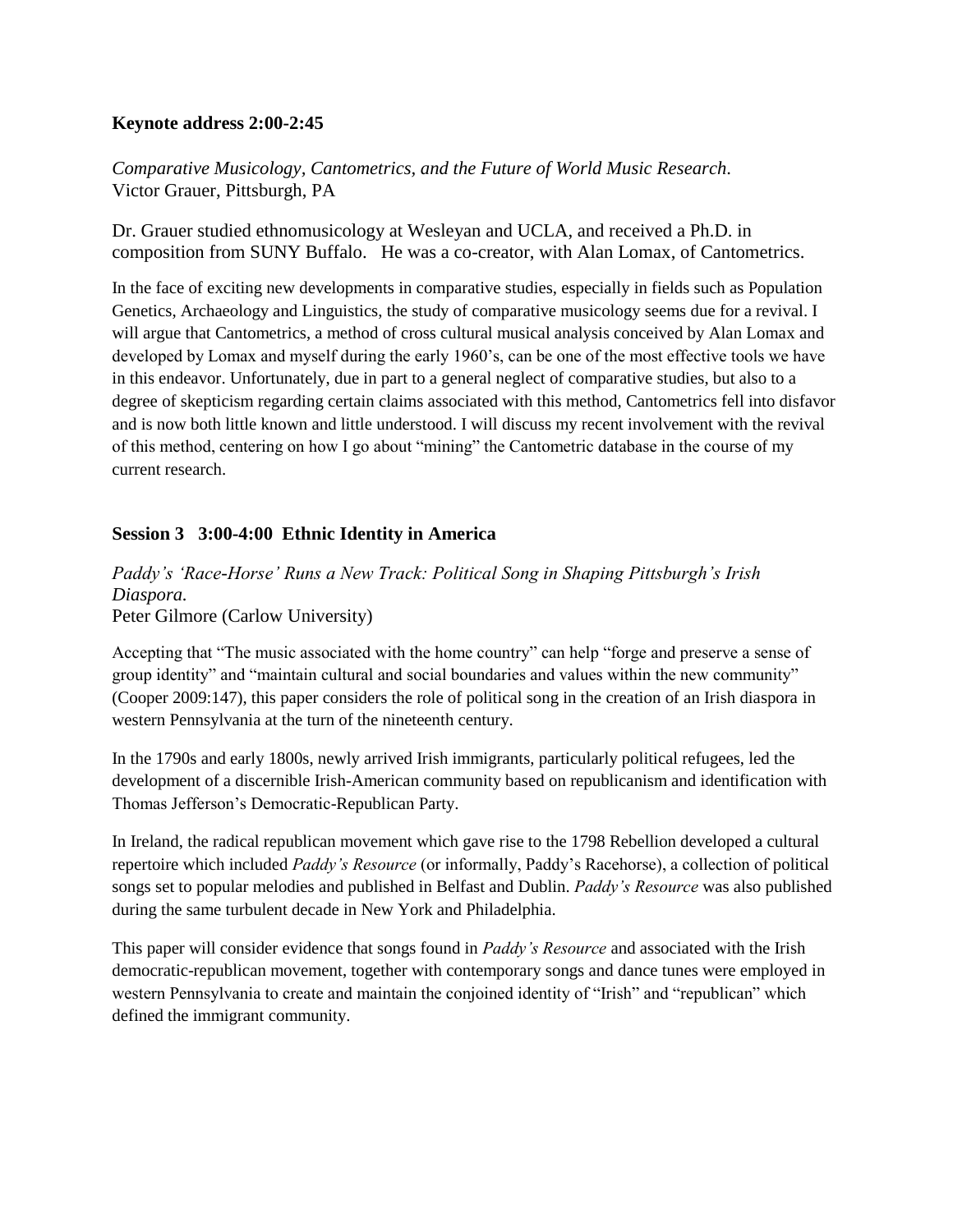# *Classical Music and the Thai Monarchy: An Expression of Thai-ness Among Thai-American Communities in America*. Priwan Nanongkham (Kent State University)

The number of Thai immigrants increased dramatically in the 1970s during Vietnam War when the U.S. offered green cards primarily to nurses and physicians that allowed them conveniently to enter this country. According to their professions, these people firstly resettled in Thai-American communities mostly in big cities such as Los Angeles, New York City, Chicago, and Washington, DC. In America, the sense of being Thai inevitably came with them especially in terms of their social and political identities, expressed in specific ways in the expatriate communities. Since the end of World War II, the constitutional concept of the "three:" "Nation," "Religion," and "Monarchy" has been politically employed to unify the Thai nation, and is established as a basis of the Thai national identity. Thai immigrants bring this national triad with them to the new world, where it has been viewed as the fundamental essence of Thai-ness. In the Thai community where a Buddhist temple is the communal center, in addition to Buddhism and the Thai language, Thai classical music and dance are the primary skills for young Thai-Americans to learn. In this presentation, I will discuss the role of Thai musical culture as a specific expression and reinforcement particularly of the Thai monarchy, one of the three pillars, that has been explicit in projecting Thai identity among Thai-American communities in America.

# **Session 4: 4:15-5:15 Popular Music in Ghana**

*Kpanlogo: The Art of Negotiating Public Spaces*. Samuel Boateng (Kent State University)

Ghana, located in the coastal region of West Africa, is known for many music and dance traditions. One of such traditions is the *kpanlogo* dance and music form. This recreational dance became prominent in the Greater-Accra Region of Ghana during the wake of its independence in the 1950s. As a multi-layered form, this neo-traditional dance combines elements from both Ghanaian and international dance movements including Chubby Checker's "Twist," Elvis Presley dance movements, *kolomashie*, and *oge*.

After its development and acceptance as a national style, it has since moved from community centers, public squares and national platforms to both Ghanaian and international academic circles.

My presentation seeks to discuss the multi-dimensional nature of *kpnalogo* as expressed in some of its performance practices and its property to permeate diverse social settings and public spaces. Thus, through demonstration:

- Show how it adjusts to fit diverse social settings and spaces
- I will speak to the multi-faceted nature of its song text
- The communicative essence than thrives between its musicians and dancers
- Discuss the instrumental organization of the form.